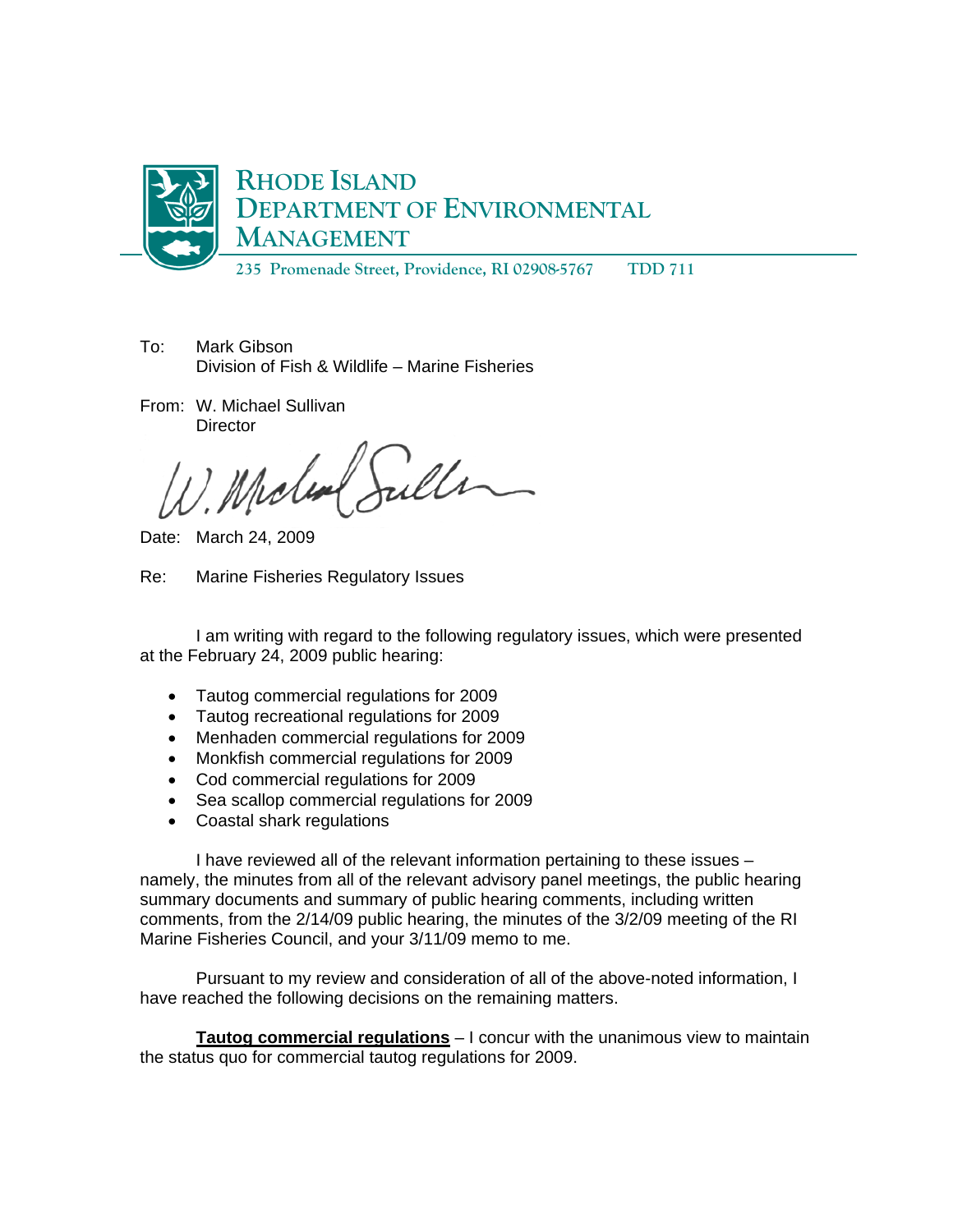**Tautog recreational regulations** – I concur with the unanimous view to maintain the status quo for recreational tautog regulations for 2009.

**Menhaden commercial regulations** – I concur with the unanimous view to maintain the status quo for commercial menhaden regulations for 2009.

**Monkfish commercial regulations** -- – I recognize and appreciate the strong interest regarding this issue on the part of both Rhode Island fishermen who hold federal monkfish permits and Rhode Island fishermen who do not. I believe that the State can and should do all that it can to manage state-waters fisheries in a way that benefits the fishermen and citizens of the State, and I further believe that such management must be undertaken in a manner consistent with regional management programs that seek to manage each stock as a unit throughout its range. In the case of monkfish, I feel that a compelling case has been made to adjust the regulations governing the state-waters portion of the fishery to essentially mirror the federal management program for the southern New England region, at least in terms of daily possession limits. I recognize that to truly parallel the federal management program, RI would need to institute control dates and days-at-sea restrictions. But with only a relatively small portion of the stock overlapping RI waters, I feel that we can allow the state-waters fishery to expand, without such effort controls, provided that a hard total allowable catch (TAC) is established and strictly enforced. Accordingly*, I concur with your recommendation, and that of the Council, to increase the daily possession limit for monkfish in RI waters to 550 pounds (tail weight) and to establish a hard TAC for RI waters of 1% of the southern New England monkfish quota*. This would apply to licensed statewaters fishermen only. I understand that 1% of the current southern New England quota would amount to approximately 112,000 pounds for 2009, which is almost twice the total amount landed in 2008 by state-licensed fishermen in RI. I further recognize that there is a move afoot at the New England Council to amend the federal monkfish plan, and that the Council is generally favoring moves toward hard TACs and output controls. And so the time is right to establish a RI state-waters component, as a percentage of the overall regional fishery, and then seek to lock that into the amended plan so that as the overall fishery continues to grow, and quotas expand, Rhode Island's state-water fishery can also expand in a consistent and sustainable way. To ensure that the state-waters TAC is not exceeded, *I concur with your recommendation to set a 90% trigger at which point the daily possession limit will be reduced to the 50-pound (tail weight) incidental catch limit*. Finally, I agree that the regulations should clearly state that *federally permitted fishermen are allowed to transit state waters* with catches that are within their federal limits, regardless of what state regulations allow, as long as their gear is stowed and they are not in fishing mode.

 My support for the interests of our state-waters fishermen is mixed with some caution regarding one unfortunate potentiality associated with an upward adjustment in daily possession limits: an increase in illegal activity. I have every reason to believe that the vast majority of RI fishermen understand that it is in their best interest to maintain compliance with all applicable state and federal rules, since not doing so compromises sound management and creates an uneven playing field. But the flip side to that is that there tend to be a few fishermen who do take advantage of opportunities to cheat  $-e.g.,$ engage in at-sea transfers or fish outside of state waters without a federal permit. To help ensure that our growing state-waters monkfish fishery remains healthy and sustainable, it needs to be well managed; and good management requires effective enforcement. I therefore call upon Chief Hall to work in close coordination with the Coast Guard to closely monitor the state-waters fishery operations around Block Island,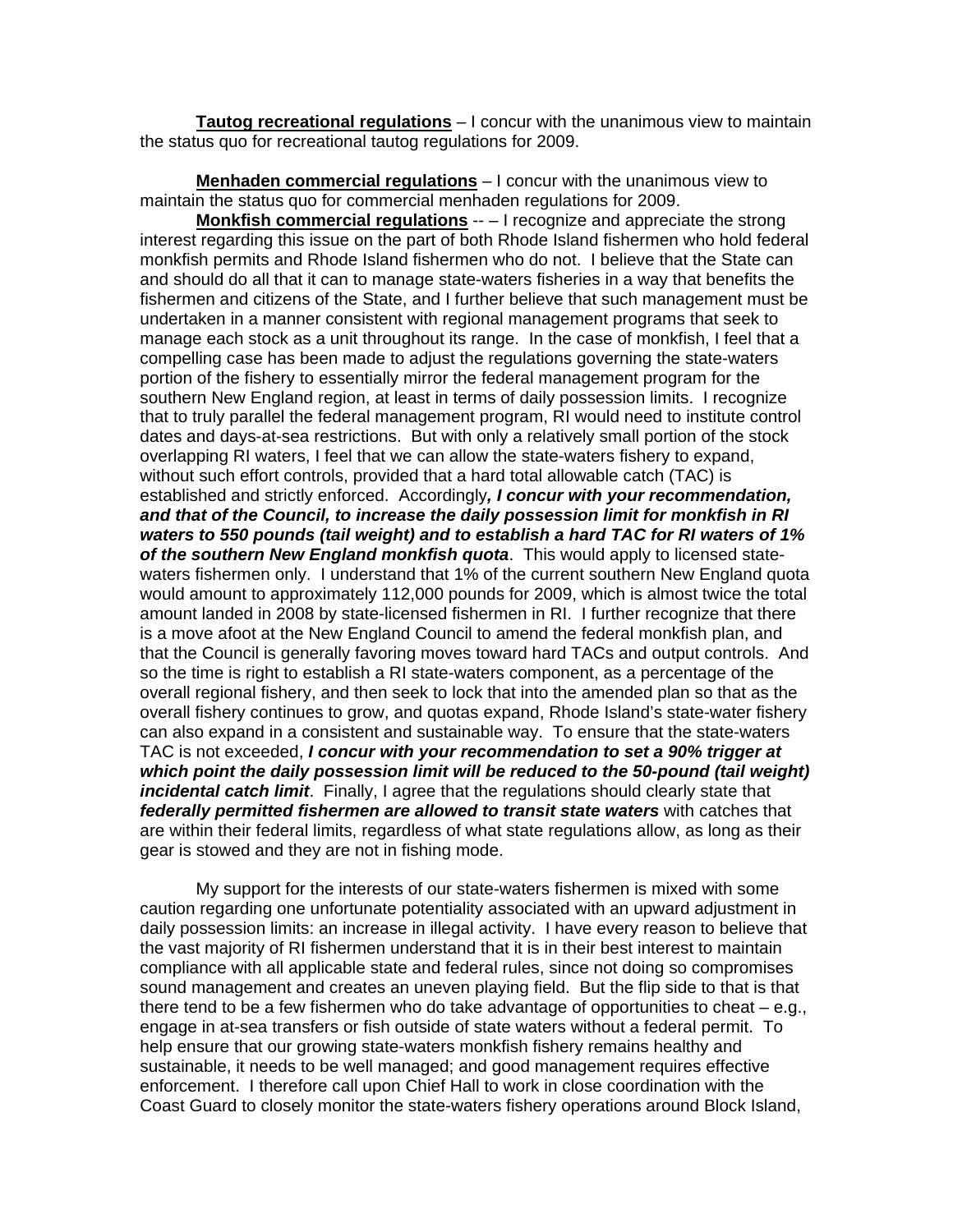particularly during the height of the monkfish season, and to take strong action against anyone found to be operating in violation of state or federal rules.

**Cod commercial regulations** – My assessment of this issue parallels my assessment of the monkfish issue. I understand the interests of our state-waters fishermen, and I also understand the importance of maintaining appropriate harvest controls on an overfished stock that remains subject to a very difficult and contentious rebuilding program. As with monkfish, I do feel that a compelling case has been made for easing the very restrictive commercial limits for cod in RI state waters. I recognize that it has been many years since cod occurred in RI waters in numbers that would support a significant commercial fishery, and that this situation is unlikely to change in the near future, regardless of what catch limits are in place. But I also recognize that in the event of an unexpectedly good haul, it would be wasteful and illogical to require that all but 75 pounds be discarded. And I further recognize that if/when the federal management program does succeed in rebuilding the cod stock off of southern New England, a meaningful commercial fishery could return to RI waters, and so, with hard TACs and output controls on the horizon, it makes sense for RI to establish a statewaters fishery, if only as a place holder, to protect the long-term interests of our statewaters fishermen. Accordingly, *I support the Council's recommendation to increase the daily possession limit for cod in RI waters to a level that mirrors the federal limits, and to establish a hard TAC for RI waters of 1% of the New England (Georges Bank) quota.* This would apply to licensed state-waters fishermen only. I understand that 1% of the current New England (Georges Bank) quota would amount to approximately 80,000 pounds for 2009. I appreciate your concern regarding the uncertainty of future management for Georges Bank cod, given recent court orders, New England Council actions, NMFS interim rules, and most importantly, less than encouraging GARM III (assessment) results, all of which suggest to you that we should impose a trip limit that is less than the current federal limit. But I respectfully disagree, and believe that we should establish an identical limit – which I understand to be 1,000 pounds/day, and then adjust as necessary based on any changes to the federal program. I believe that the key is to remain in synch with the federal program, and if that means making subsequent changes, up or down, than so be it. As with monkfish, to ensure that the state-waters TAC for cod is not exceeded, *I concur with your recommendation to set a 90% trigger at which point the daily possession limit will be reduced to the 75-pound incidental catch limit*. Finally, I agree that the regulations should clearly state that *federally permitted fishermen are allowed to transit state waters* with catches that are within their federal limits, regardless of what state regulations allow, as long as their gear is stowed and they are not in fishing mode.

 Given the very limited nature of the current commercial cod fishery in RI state waters, we need to be vigilant of state licensed fishermen taking cod from federal waters, and so my emphasis on strong enforcement, set forth above with regard to monkfish, applies to cod as well.

**Sea scallop commercial regulations** – My assessment of this issue tracks my above assessments offered with regard to monkfish and cod. For the same reasons, I concur with your recommendation, and that of the Council, to increase the possession limit for sea scallops in RI waters to 400 pounds of shucked scallops/day, and add a 50 bushel/day limit, 3 ½ inch minimum shell size, 4" ring size, and minimum 10" twine size. I understand that these regulations will align the rules governing state waters with those governing federal waters. Again, given the very limited nature of the current commercial